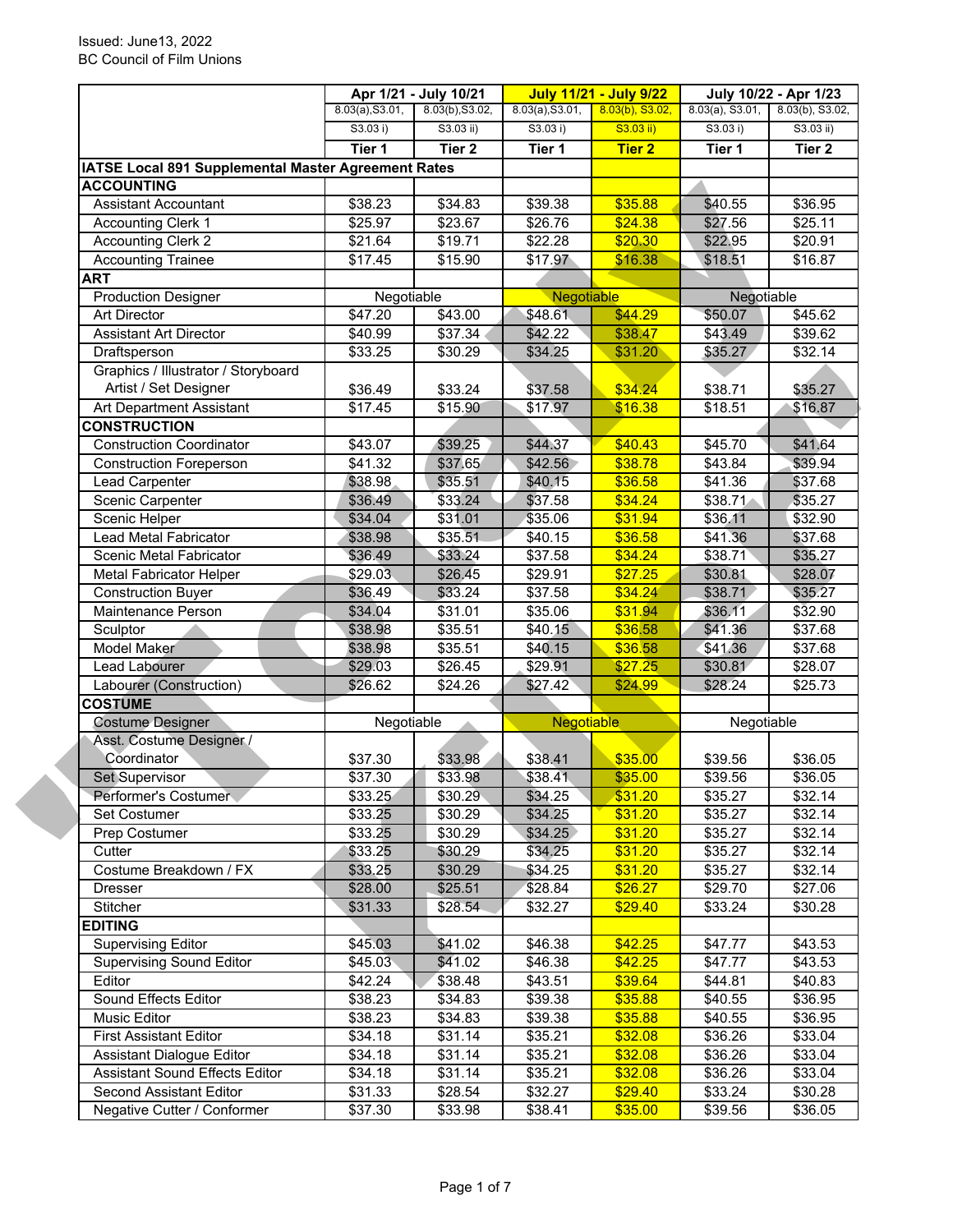|                                                                                                                                           | Apr 1/21 - July 10/21 |                     | <b>July 11/21 - July 9/22</b> |                    | July 10/22 - Apr 1/23 |                     |
|-------------------------------------------------------------------------------------------------------------------------------------------|-----------------------|---------------------|-------------------------------|--------------------|-----------------------|---------------------|
|                                                                                                                                           | 8.03(a), S3.01,       | $8.03(b)$ , S3.02,  | 8.03(a), S3.01,               | $8.03(b)$ , S3.02, | $8.03(a)$ , S3.01,    | 8.03(b), S3.02,     |
|                                                                                                                                           | S3.03 i)              | $S3.03$ ii)         | S3.03 i)                      | S3.03 ii)          | S3.03 i)              | $S3.03$ ii)         |
|                                                                                                                                           | Tier 1                | Tier <sub>2</sub>   | Tier 1                        | <b>Tier 2</b>      | Tier 1                | Tier 2              |
| IATSE Local 891 Supplemental Master Agreement Rates (continued)                                                                           |                       |                     |                               |                    |                       |                     |
| FIRST AID / CRAFT SERVICE                                                                                                                 |                       |                     |                               |                    |                       |                     |
| First Aid / Craft Service                                                                                                                 | \$38.23               | \$34.83             | \$39.38                       | \$35.88            | \$40.55               | \$36.95             |
| <b>First Aid</b>                                                                                                                          | \$31.33               | \$28.54             | \$32.27                       | \$29.40            | \$33.24               | \$30.28             |
| <b>Craft Service</b>                                                                                                                      | \$29.03               | \$26.45             | \$29.91                       | \$27.25            | \$30.81               | \$28.07             |
| <b>GREENS</b>                                                                                                                             |                       |                     |                               |                    |                       |                     |
| Head Greensperson                                                                                                                         | \$38.23               | \$34.83             | \$39.38                       | \$35.88            | \$40.55               | \$36.95             |
| Best Person (Lead Person)                                                                                                                 | \$34.18               | \$31.14             | \$35.21                       | \$32.08            | \$36.26               | \$33.04             |
| Greensperson                                                                                                                              | $\overline{$}31.33$   | \$28.54             | \$32.27                       | \$29.40            | \$33.24               | $\overline{$}30.28$ |
| Greens Helper                                                                                                                             | \$28.00               | \$25.51             | \$28.84                       | \$26.27            | \$29.70               | \$27.06             |
| <b>GRIPS</b>                                                                                                                              |                       |                     |                               |                    |                       |                     |
| Key Grip                                                                                                                                  | \$38.23               | \$34.83             | \$39.38                       | \$35.88            | \$40.55               | \$36.95             |
| Second Grip                                                                                                                               | \$34.18               | \$31.14             | \$35.21                       | \$32.08            | \$36.26               | \$33.04             |
| Lead Grip / Setup                                                                                                                         | $\overline{$}34.18$   | \$31.14             | \$35.21                       | \$32.08            | \$36.26               | \$33.04             |
| Dolly Operator                                                                                                                            | \$34.18               | \$31.14             | \$35.21                       | \$32.08            | \$36.26               | \$33.04             |
| <b>Rigging Grip</b>                                                                                                                       | \$33.25               | \$30.29             | \$34.25                       | \$31.20            | \$35.27               | \$32.14             |
| Grip                                                                                                                                      | \$31.33               | \$28.54             | \$32.27                       | \$29.40            | \$33.24               | \$30.28             |
| <b>HAIR</b>                                                                                                                               |                       |                     |                               |                    |                       |                     |
| Hair Department Head                                                                                                                      | \$38.23               | \$34.83             | \$39.38                       | \$35.88            | \$40.55               | \$36.95             |
| <b>Assistant Hairstylist</b>                                                                                                              | \$34.18               | \$31.14             | \$35.21                       | \$32.08            | \$36.26               | \$33.04             |
| Second Assistant Hairstylist                                                                                                              | \$31.33               | \$28.54             | \$32.27                       | \$29.40            | \$33.24               | \$30.28             |
| <b>LIGHTING / ELECTRICS</b>                                                                                                               |                       |                     |                               |                    |                       |                     |
|                                                                                                                                           | \$38.23               |                     |                               | \$35.88            |                       |                     |
| Head Lighting Technician<br><b>Assistant Head Lighting</b>                                                                                |                       | \$34.83             | \$39.38                       |                    | \$40.55               | \$36.95             |
| Technician                                                                                                                                |                       | \$31.14             | \$35.21                       | \$32.08            | \$36.26               | \$33.04             |
| <b>Lighting Board Operator</b>                                                                                                            | \$34.18<br>\$34.18    | $\overline{$}31.14$ | \$35.21                       | \$32.08            | \$36.26               | \$33.04             |
| Head Rigging Lighting Technician                                                                                                          | \$34.18               | \$31.14             | \$35.21                       | \$32.08            | \$36.26               | \$33.04             |
| Generator Operator                                                                                                                        |                       | \$31.14             | \$35.21                       | \$32.08            | \$36.26               | \$33.04             |
| Lighting Technician /                                                                                                                     | \$34.18               |                     |                               |                    |                       |                     |
| Lamp Operator*                                                                                                                            |                       |                     |                               |                    |                       |                     |
| <b>Set Wire Technician</b>                                                                                                                | \$31.33<br>\$33.25    | \$28.54<br>\$30.29  | \$32.27<br>\$34.25            | \$29.40<br>\$31.20 | \$33.24<br>\$35.27    | \$30.28<br>\$32.14  |
| Any Lighting Technician who is assigned to operate balloon lighting shall receive \$0.80 per hour more than the Lighting Technician rate. |                       |                     |                               |                    |                       |                     |
|                                                                                                                                           |                       |                     |                               |                    |                       |                     |
| <b>MAKE-UP</b>                                                                                                                            |                       |                     |                               |                    | Negotiable            |                     |
| <b>Special Makeup Effects</b>                                                                                                             | Negotiable            |                     | <b>Negotiable</b>             |                    |                       |                     |
| Makeup Department Head                                                                                                                    | \$38.23               | \$34.83             | \$39.38                       | \$35.88            | \$40.55               | \$36.95             |
| First Assistant Makeup Artist                                                                                                             | \$34.18               | \$31.14             | \$35.21                       | \$32.08            | \$36.26               | \$33.04             |
| Second Assistant Makeup Artist                                                                                                            | \$31.33               | \$28.54             | \$32.27                       | \$29.40            | \$33.24               | \$30.28             |
| Third Assistant Makeup Artist                                                                                                             | \$21.24               | \$19.35             | \$21.88                       | \$19.93            | \$22.54               | \$20.53             |
| <b>PAINTING</b>                                                                                                                           |                       |                     |                               |                    |                       |                     |
| Paint Coordinator                                                                                                                         | \$42.55               | \$38.77             | \$43.83                       | \$39.93            | \$45.14               | \$41.13             |
| Lead Painter                                                                                                                              | \$38.98               | \$35.51             | \$40.15                       | \$36.58            | \$41.36               | \$37.68             |
| Scenic Artist                                                                                                                             | \$38.98               | \$35.51             | \$40.15                       | \$36.58            | \$41.36               | \$37.68             |
| Sign Painter / Fabricator                                                                                                                 | \$38.98               | \$35.51             | \$40.15                       | \$36.58            | \$41.36               | \$37.68             |
| Automotive Sprayer                                                                                                                        | \$38.98               | \$35.51             | \$40.15                       | \$36.58            | \$41.36               | \$37.68             |
| <b>Scenic Painter</b>                                                                                                                     | \$36.49               | $\sqrt{33.24}$      | \$37.58                       | \$34.24            | \$38.71               | \$35.27             |
| <b>Wallpaper Hanger</b>                                                                                                                   | \$36.49               | \$33.24             | \$37.58                       | \$34.24            | \$38.71               | \$35.27             |
| Plasterer                                                                                                                                 | \$36.49               | \$33.24             | \$37.58                       | \$34.24            | \$38.71               | \$35.27             |
| Set Painter                                                                                                                               | \$34.66               | \$31.58             | \$35.70                       | \$32.53            | \$36.77               | \$33.51             |
| Paint Labourer                                                                                                                            | \$26.62               | \$24.26             | \$27.42                       | \$24.99            | \$28.24               | \$25.73             |
| <b>PRODUCTION OFFICE</b>                                                                                                                  |                       |                     |                               |                    |                       |                     |
|                                                                                                                                           |                       |                     |                               |                    |                       |                     |
| <b>Production Office Coordinator</b>                                                                                                      | \$38.23               | \$34.83             | \$39.38                       | \$35.88            | \$40.55               |                     |
| Asst. Production Coordinator                                                                                                              | \$34.18               | \$31.14             | \$35.21                       | \$32.08            | \$36.26               | \$36.95<br>\$33.04  |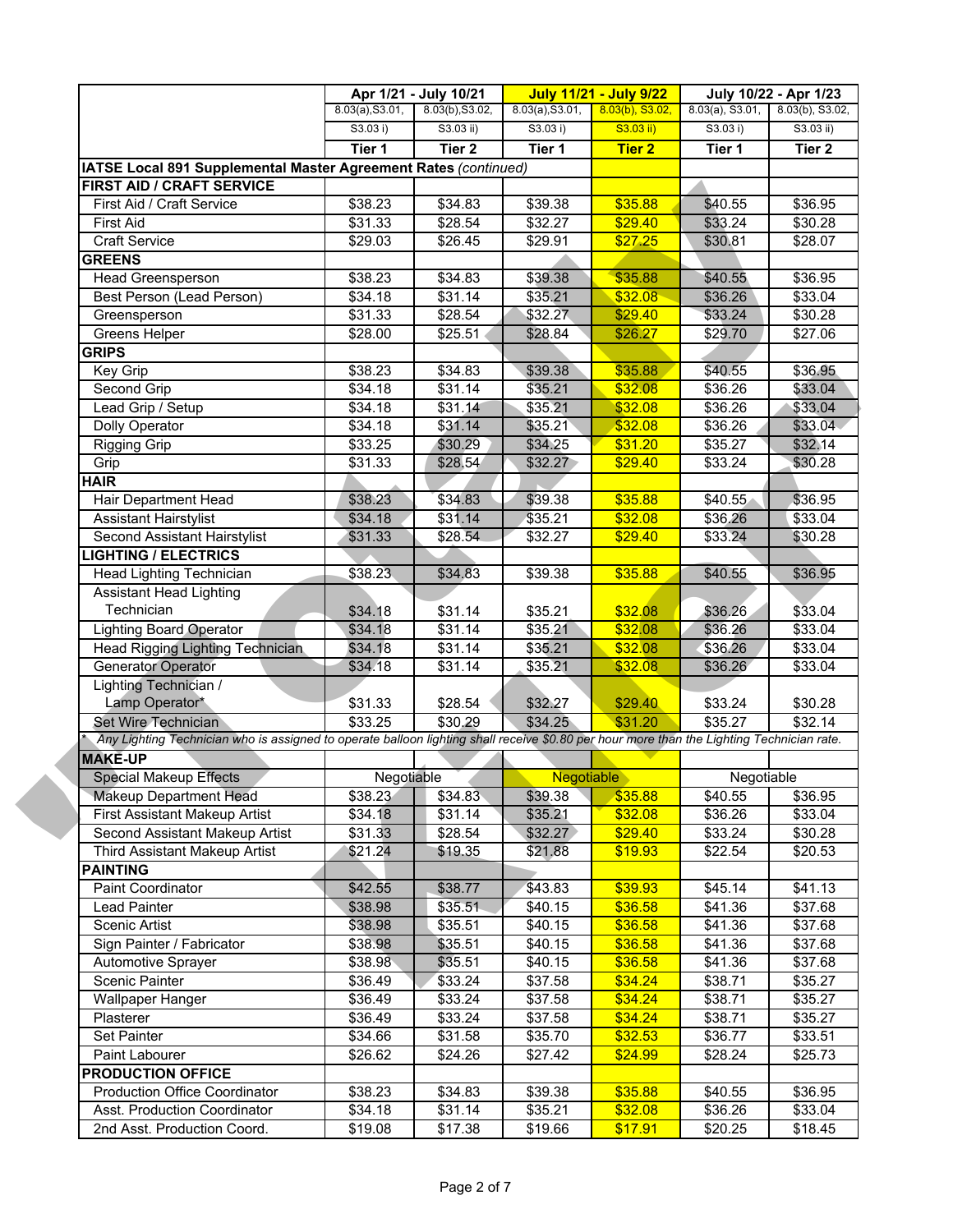|                                                                              | Apr 1/21 - July 10/21 |                   | <b>July 11/21 - July 9/22</b> |                    | July 10/22 - Apr 1/23 |                     |
|------------------------------------------------------------------------------|-----------------------|-------------------|-------------------------------|--------------------|-----------------------|---------------------|
|                                                                              | 8.03(a), S3.01,       | 8.03(b), S3.02,   | 8.03(a), S3.01,               | $8.03(b)$ , S3.02, | $8.03(a)$ , S3.01,    | 8.03(b), S3.02,     |
|                                                                              | S3.03 i)              | $S3.03$ ii)       | S3.03 i)                      | $S3.03$ ii)        | S3.03 i)              | $S3.03$ ii)         |
|                                                                              | Tier 1                | Tier <sub>2</sub> | Tier 1                        | <b>Tier 2</b>      | Tier 1                | Tier 2              |
| IATSE Local 891 Supplemental Master Agreement Rates (continued)              |                       |                   |                               |                    |                       |                     |
| <b>PROPS</b>                                                                 |                       |                   |                               |                    |                       |                     |
| <b>Property Master</b>                                                       | \$38.23               | \$34.83           | \$39.38                       | \$35.88            | \$40.55               | \$36.95             |
| <b>Assistant Property Master</b>                                             | \$37.30               | \$33.98           | \$38.41                       | \$35.00            | \$39.56               | \$36.05             |
| Props Buyer                                                                  | \$34.04               | \$31.01           | \$35.06                       | \$31.94            | \$36.11               | \$32.90             |
| Props                                                                        | \$31.33               | \$28.54           | \$32.27                       | \$29.40            | \$33.24               | \$30.28             |
| <b>SCRIPT SUPERVISORS / CONTINUITY COORDINATOR</b>                           |                       |                   |                               |                    |                       |                     |
| Script Supevisor /                                                           |                       |                   |                               |                    |                       |                     |
| Continuity Coord.                                                            | \$38.23               | \$34.83           | \$39.38                       | \$35.88            | \$40.55               | \$36.95             |
| Assistant to Script Supervisor /                                             |                       |                   |                               |                    |                       |                     |
| <b>Continuity Coordinator</b>                                                | \$21.56               | \$19.65           | \$22.21                       | \$20.24            | \$22.88               | \$20.84             |
| <b>SET DECORATING</b>                                                        |                       |                   |                               |                    |                       |                     |
| Set Decorator                                                                | \$38.23               | \$34.83           | \$39.38                       | \$35.88            | \$40.55               | \$36.95             |
| <b>Assistant Set Decorator</b>                                               | \$35.46               | \$32.31           | \$36.52                       | \$33.28            | $\overline{$37.62}$   | \$34.28             |
| Set Buyer                                                                    | \$33.25               | \$30.29           | \$34.25                       | \$31.20            | \$35.27               | \$32.14             |
| Lead Dresser                                                                 | \$32.26               | \$29.39           | \$33.23                       | \$30.27            | \$34.23               | \$31.18             |
| On-Set Dresser                                                               | \$32.26               | \$29.39           | \$33.23                       | \$30.27            | \$34.23               | \$31.18             |
| <b>Set Dresser</b>                                                           | \$31.33               | \$28.54           | \$32.27                       | \$29.40            | \$33.24               | \$30.28             |
| Draper / Upholsterer                                                         | \$31.33               | \$28.54           | \$32.27                       | \$29.40            | \$33.24               | \$30.28             |
| <b>Assistant Set Dresser</b>                                                 | \$25.97               | \$23.67           | \$26.76                       | \$24.38            | \$27.56               | \$25.11             |
| <b>SOUND</b>                                                                 |                       |                   |                               |                    |                       |                     |
| Mixer (Production and Dubbing)                                               | \$49.74               | \$45.32           | \$51.24                       | \$46.68            | \$52.78               | \$48.08             |
| <b>Boom Operator</b>                                                         | \$41.80               | \$38.08           | \$43.05                       | \$39.22            | \$44.33               | \$40.39             |
| Sound Assistant                                                              | \$31.33               | \$28.54           | \$32.27                       | \$29.40            | \$33.24               | \$30.28             |
| <b>Public Address Operator</b>                                               | \$31.33               | \$28.54           | \$32.27                       | \$29.40            | \$33.24               | \$30.28             |
| Playback Operator                                                            | \$31.33               | \$28.54           | \$32.27                       | \$29.40            | \$33.24               | \$30.28             |
| Sound Maintenance                                                            | \$31.33               | \$28.54           | \$32.27                       | \$29.40            | \$33.24               | \$30.28             |
| <b>SPECIAL EFFECTS</b>                                                       |                       |                   |                               |                    |                       |                     |
| Special Effects Coordinator                                                  | \$42.26               | \$38.51           | \$43.53                       | \$39.66            | \$44.84               | \$40.85             |
| <b>First Assistant Special Effects</b>                                       | \$38.23               | \$34.83           | \$39.38                       | \$35.88            | \$40.55               | $\overline{$}36.95$ |
| <b>Special Effects Assistant</b>                                             | \$33.25               | \$30.29           | \$34.25                       | \$31.20            | \$35.27               | \$32.14             |
|                                                                              |                       |                   |                               |                    |                       |                     |
| Special Effects Labourer<br>VIDEŌ                                            | \$26.62               | \$24.26           | \$27.42                       | \$24.99            | \$28.24               | \$25.73             |
|                                                                              |                       | \$34.83           |                               | \$35.88            |                       |                     |
| Video Sound Mixer<br><b>Video Lighting Director</b>                          | \$38.23               |                   | \$39.38                       | \$35.88            | \$40.55<br>\$40.55    | \$36.95             |
| Video Script Supervisor                                                      | \$38.23               | \$34.83           | \$39.38                       |                    | \$40.55               | \$36.95             |
| Colourist                                                                    | \$38.23               | \$34.83           | \$39.38                       | \$35.88<br>\$35.88 |                       | \$36.95             |
|                                                                              | \$38.23               | \$34.83           | \$39.38                       |                    | \$40.55               | \$36.95             |
| <b>VISUAL EFFECTS</b><br>VFX Artists (Weekly Flat Rate - up to 12 Hours/Day) |                       |                   |                               |                    |                       |                     |
| VFX Artist - Level 1                                                         | \$1,883.14            | \$1,883.14        | \$1,939.63                    | \$1,939.63         | \$1,997.82            | \$1,997.82          |
| VFX Artist - Level 2                                                         | \$1,748.63            |                   |                               |                    | \$1,855.12            |                     |
| VFX Artist - Level 3                                                         | \$1,436.51            | \$1,748.63        | \$1,801.09                    | \$1,801.09         |                       | \$1,855.12          |
|                                                                              |                       | \$1,436.51        | \$1,479.61                    | \$1,479.61         | \$1,524.00            | \$1,524.00          |
| VFX Technicians (Weekly Flat Rate - up to 12 Hours/Day)                      |                       |                   |                               |                    |                       |                     |
| VFX Technician - Level 1                                                     | \$1,748.63            | \$1,748.63        | \$1,801.09                    | \$1,801.09         | \$1,855.12            | \$1,855.12          |
| VFX Technician - Level 2                                                     | \$1,436.51            | \$1,436.51        | \$1,479.61                    | \$1,479.61         | \$1,524.00            | \$1,524.00          |
| VFX Artists (Hourly rate for overtime purposes)                              |                       |                   |                               |                    |                       |                     |
| VFX Artist - Level 1                                                         | \$26.90               | \$26.90           | \$27.71                       | \$27.71            | \$28.54               | $\overline{$}28.54$ |
| VFX Artist - Level 2                                                         | \$24.98               | \$24.98           | \$25.73                       | \$25.73            | \$26.50               | \$26.50             |
| VFX Artist - Level 3                                                         | \$20.52               | \$20.52           | \$21.14                       | \$21.14            | \$21.77               | \$21.77             |
| VFX Technicians (Hourly rate for overtime purposes)                          |                       |                   |                               |                    |                       |                     |
| VFX Technician - Level 1                                                     | \$24.98               | \$24.98           | \$25.73                       | \$25.73            | \$26.50               | \$26.50             |
| VFX Technician - Level 2                                                     | \$20.52               | \$20.52           | \$21.14                       | \$21.14            | \$21.77               | \$21.77             |